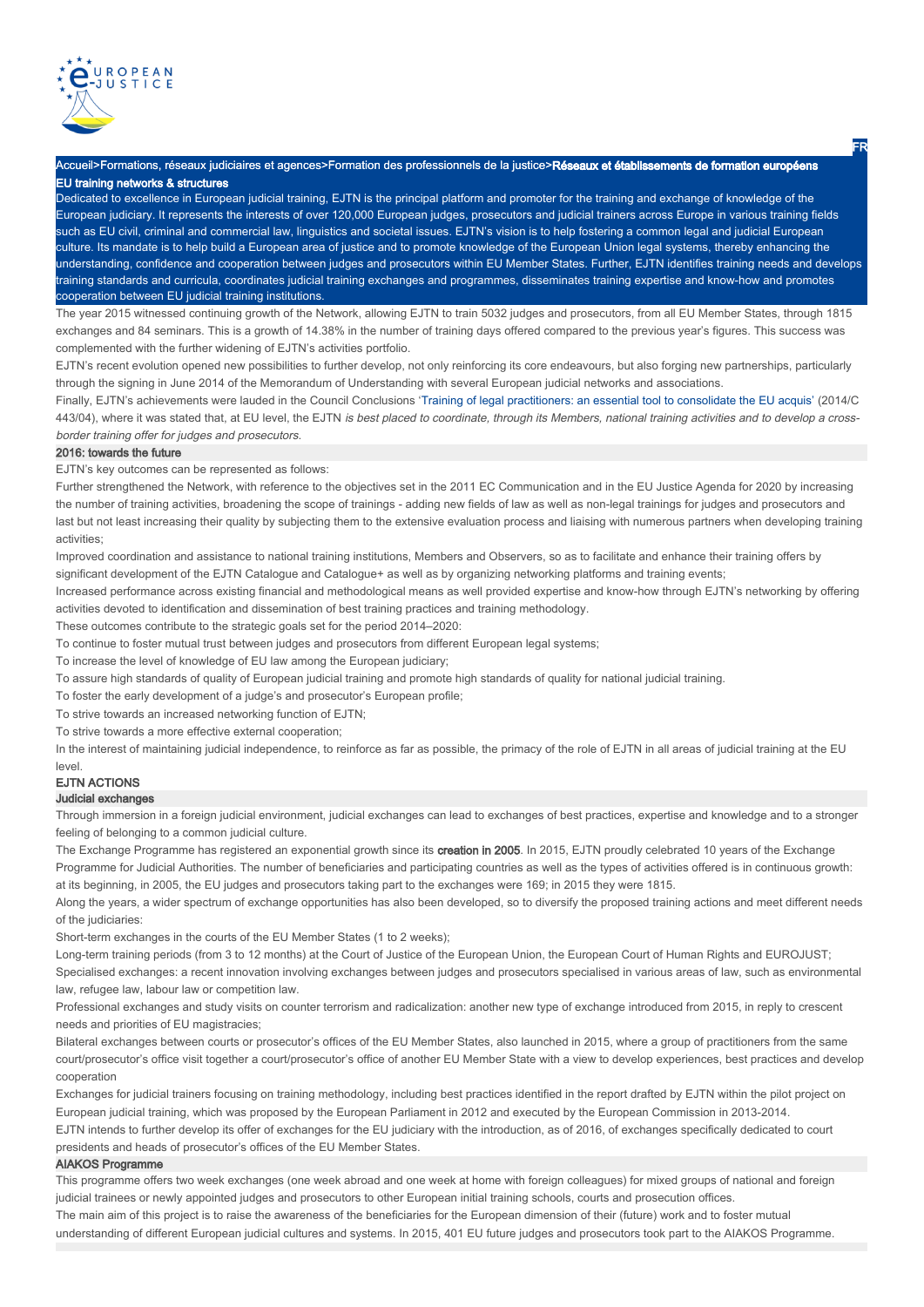#### Study Visits

Two to five days study visits to the Court of Justice of the European Union, the European Court of Human Rights, Eurojust and European institutions in Brussels allow judges, prosecutors and trainers from all across Europe to familiarize themselves with the functioning of these institutions, as well as to exchange expertise, experiences and best practices.

In 2015, nearly 400 judges and prosecutors took part in EJTN study visits.

# Training workshops and seminars

# Criminal Justice Seminars

Mutual trust and confidence form the foundation of an effective application of criminal justice within the European Union area. Judicial training within the criminal justice field ensures smooth cross-border cooperation, recognition of judgments in criminal matters as well as practitioners' confidence in each other' s Criminal justice systems.

In this area, EJTN promotes innovative training models (learn by doing) through the Criminal Justice Seminars, aiming to reinforce a better understanding about the current EU legal framework of criminal justice to enable practitioners to cooperate with each other across borders.

The reinforcement of the cooperation between different European bodies and EJTN is the bedrock of projects developed by EJTN in the field of criminal justice. The role of EJN and Eurojust at EJTN seminars is that of main actors that foster judicial cooperation in criminal matters. The cooperative JITs seminars with CEPOL, and in

collaboration with the JITs Network, enable judicial and law enforcement officials to improve cross-border cooperation in complex investigations. In addition, EJTN and the European Network for investigation and prosecution of genocide, crimes against humanity and war crimes (The Genocide Network) implemented together a successful training programme on core international crimes and its impact in the EU.

Procedural Safeguards in Criminal Proceedings in the EU seminars ( a new set of seminars to be implemented in 2016) are aimed at offering a better understanding and providing an overview of criminal defence rights under EU law through a set of Directives designed to strengthen procedural safeguards (interpretation and translation, information and access to a lawyer).

In 2015, more than 400 participants took part to Criminal justice seminars.

#### Linguistics Project

EJTN is focusing special attention to designing linguistic projects for the training of the EU judiciary in legal English and legal French. Each year since 2011, several legal language seminars on judicial cooperation in criminal/civil matters have been organised in various EU Member States. The courses aim at developing both the legal and linguistics skills of the participants by combining legal information and language exercises in a practical and dynamic way. They aim also at creating the conditions for establishing direct contacts between legal practitioners of the different EU Member States in order to promote a common European legal culture.

EJTN's 2015 Linguistics Programme offered a rich array of training opportunities for Europe's judiciary: besides the linguistic training on judicial cooperation in criminal/civil matters, it included linguistics training in human rights and eLearning training modules.

In addition to the seminars, the Linguistics Programme delivered an updated Handbook addressing both the English and French vocabulary associated with criminal law.

The Linguistic handbook is available in electronic format here.

The milestone of 1000 judges and prosecutors trained in linguistics activities since the implementation of the first linguistic seminar (that took place in February 2011) was reached in 2015, a year which saw the participation of more than 300 European legal practitioners from over 20 EU Member States to the EJTN's Linguistics Programme within the civil, criminal and human rights fields.

#### Administrative Law Project

The Administrative Law Sub-Working Group is the expression of EJTN's commitment to addressing the training needs of all judicial practitioners across Europe, offering a set of trainings in fields as diverse as EU public procurement, asylum law, alternative dispute resolution (ADR), human rights and access to justice, tax law, and much more. At these trainings, participants learn more about their counterparts across Europe while discussing key legal issues with leading experts in the corresponding fields. In addition, the European Court of Human Rights offers participants the opportunity to attend a Grand Chamber hearing and discuss the outcome of different proceedings with current and former court officials. In 2015, the Administrative Law SWG joined forces with partners – from the Association of Judges for Mediation (GEMME), the Association of European Administrative Judges (AEAJ) and the International Association of Refugee Law Judges (IARLJ) co-organizing high-quality trainings in human rights, ADR, and asylum law. The project also received the support of current and former European Commission, ECHR and CJEU officials, as well as the Council of Europe's HELP Programme, to deliver trainings based on peer-exchanges and practical exercises. With a view to increasing the outreach of its activities, the Administrative Law SWG remains committed to annually podcasting at least two of its trainings. 2015 brought with it both a podcast on public procurement and EU asylum law training. In 2015, over 200 judges, prosecutors and judicial trainers attended the Administrative Law SWG training actions.

#### Civil Justice Project

The CiLaw project aims to improve judicial cooperation in civil law matters and focuses on the development of the participating countries' legal systems and judicial culture as well as the main aspects of EU law. The key topics of the civil law seminars are family law, company law, European procedural law and commercial law.

The Civil Law project offers two-day long training activities aimed at judges and prosecutors across the 27 EU member States.

Within the scope of the Civil Law seminars, future actions will involve pursuing a broader spectrum of fields, so as to give a more complete offering for the training needs of EU justice professionals. The EJTN Civil Law SWG implements further pod-castbased seminars in 2016 as well, granting all interested EU professionals free access to the training programmes. Under the framework of cooperation with EJTN project partners and always seeking new training challenges, Civil Law SWG plans to cooperate with the European Association of Judges for Mediation (GEMME) in implementing the successfully-repeated training event on European Civil Procedure in Family Law matters.

During 2015 239 EU magistrates took part to Civil law seminars.

### Judicial Training Methods

The Judicial Training Methods (JTM) actions were officially inaugurated in 2015 and the opportunities leading to the creation its Working Group replied to the following needs:

Sharing good judicial training practices among EU justice professionals, while setting up new approaches towards knowledge and training delivery. The need to combine judicial training with the quality of justice.

The JTM can be seen as a fil rouge with all the other implemented EJTN actions since its aim consists of proposing the most efficient and concrete training methodologies as well as strengthening the dissemination of best practices, which are essential requirements for any judicial training action.

In 2015, the works of the WG JTM were arranged according to three topical themes and three main fields of action: Evaluation/assessment, Craftsmanship and Leadership.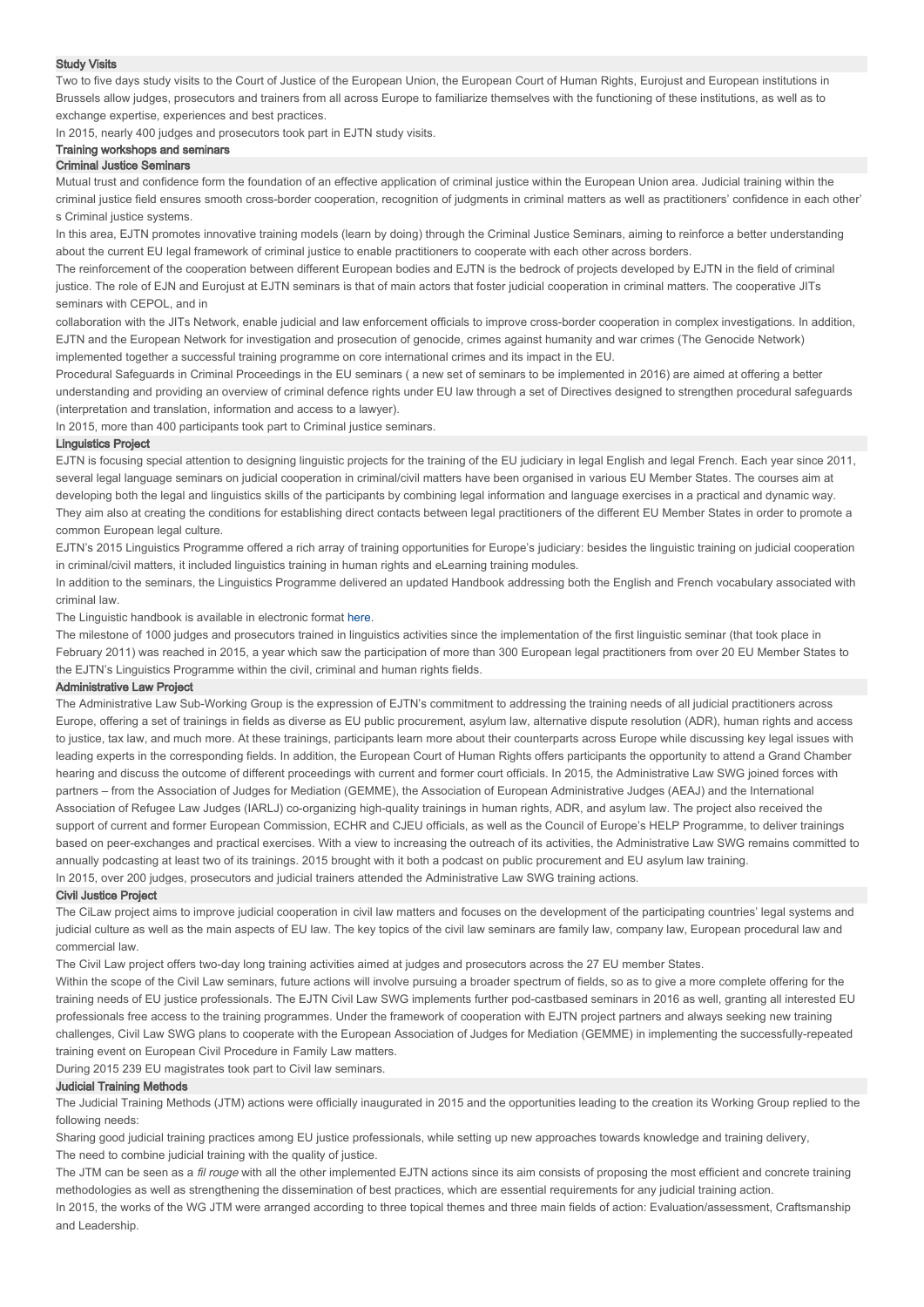With clear focus on the tools, it has updated the EJTN Handbook on Judicial Training Methodology in Europe (formerly known as the Training the Trainers Handbook – published in 2013), to be more easily shared and accessible. Moreover, evaluation questionnaires and a manual on training assessment have been drafted to favor the exchange of best practices among national training institutions.

In its first year of action there have been 131participants to JTM actions.

# Themis Competition for the European judiciary

The EJTN THEMIS Competition is open to judicial trainees from across Europe and aims to foster an exchange of views and develop new approaches on topics related to international civil and criminal cooperation, human rights and judicial deontology The main objective of the THEMIS Competition is to bring together future magistrates from different European countries in order to enable them to share common values, exchange new experiences and discuss new perspectives in areas of common interest.

This competition is organised by EJTN every year and it is open to judicial trainees from all training institutions that are Members or Observers of EJTN. Teams of three judicial trainees, accompanied by one teacher/tutor, may enrol in the Competition which consists of four semi-final rounds and a grand final. The winner and runner up of each semi-final will enter the grand final. The prize for the winning team is a one-week study visit, organised and financed by EJTN, in any European judicial institution. The topics of the semi-finals and the grand final are different; in 2015, they concerned International Cooperation in Criminal Matters, International Judicial Cooperation in Civil Matters (European Family law), International Judicial Cooperation in Civil Matters (European Civil procedure), Judicial Ethics and Professional Conduct, Right to a Fair Trial (Art 47 EU Charter of Fundamental Rights and Art 6 ECHR). In 2015, 44 teams entered the THEMIS competition for the overall number of 164 participants.

### **Catalogue**

The EJTN General Catalogue has existed since 2003. It is a catalogue of training activities organised and selected by EJTN's Members and offered to the entire judiciary of the EU Member States. In 2015, 16 judicial institutions offered 216 seminars for the General Catalogue of the EJTN. The main topics covered by the General Catalogue included professional practices, societal issues, linguistics, judicial skills, human rights, forensics, European international law, criminal law, civil law and administrative law. The total number of foreign participants in the 2015 General Catalogue programme was 1407.

# Catalogue+ of training activities in all Member States

The purpose of this project is to give European magistrates the opportunity to attend a training course organised by the judicial training institutions that are Members of EJTN. In 2015, 17 judicial institutions participated in the project, each of them organising a seminar on a topic of law. In total, 280 places were offered to foreign participants. As a measure of success of the programme, there was a 72% rate of uptake of the total number of training places being offered, reaching 206 foreign participants. Additionally, 1251 national participants took part in the Catalogue+ seminars offered by their respective national training institutions. For the year 2015, a total of 1457 magistrates received training.

# Counter terrorism seminars

Launched in 2015, it's a comprehensive training programme on Countering Terrorism and Radicalisation to Violent Extremism.

EJTN has been expanding for over a decade to meet the challenges facing the European judiciary. The pressing need for joint and coordinated action and training programmes focused on the root causes of violent extremism and the prevention of radicalisation, as well as judicial and law enforcement cooperation in the fight against terrorism and the exchange of best practices on the investigation, prosecution, rehabilitation and reintegration of terrorist offenders, have been repeatedly stressed by a number of recent high-level statements, and, unfortunately, highlighted by recent events across Europe. It was in this context that the European Commission entrusted the EJTN, together with its Members and partners, with the development of a comprehensive training programme on Countering Terrorism and Radicalisation to Violent Extremism, to be implemented between September 2015 and May 2016 and tailored to the needs of the relevant stakeholders and practitioners across the EU. This project provides judges, prosecutors and other justice sector professionals with a unique forum to exchange experiences and best practices with their counterparts across Europe, to discuss the most recent legal developments and challenges in the prosecution and adjudication of cases involving foreign terrorist fighters and other violent extremist offenders, and to address issues of radicalisation and the mechanisms for its prevention and detection.

In its first year of action, more than hundred EU magistrates attended Counter-terrorism seminars.

# E-Tools

EJTN invests in developing various eTools in order to broaden the reach of judicial training opportunities as well as to provide necessary resources to those who manage judicial training programmes and content.

There is an ever-present need to disseminate judicial training and knowledge

across a wider reach. There is also a need to improve the administrative efficiency of managing judicial programmes and their participants. Equally important, those parties

planning or producing judicial training opportunities need access to information and contacts in order to work effectively. E-Tools cater to all of these needs. EJTN has made available many types of eTools. These include various online platforms, an online programme application system, eLearning and blended learning courses, podcasts and webinars and a collection of virtual resources. Examples:

A Networking platform, which forms an essential virtual collaboration space for those working on EJTN's projects. It also houses several essential tools such as the expertise database and the Exchange of information on EC calls platform

EJTN maintains 4 eLearning courses, which are freely open to all

EJTN Partners: Podcast and webinars. European Commission Court of Justice of the European Union European Court of Human Rights Council of Europe Cepol European Asylum Support Office Eurojust Genocide Network – European Network for Investigation and prosecution of genocide, crimes against humanity and war crimes Joint Investigation teams Network of the Councils for the Judiciary (ENCJ) Association of the Councils of State and Supreme Administrative Jurisdictions of the European Union (ACA- Europe) European Judicial Network (EJN) International Association of Refugee Law Judges (IARLJ) Association of European Competition Law Judges (AECJL)